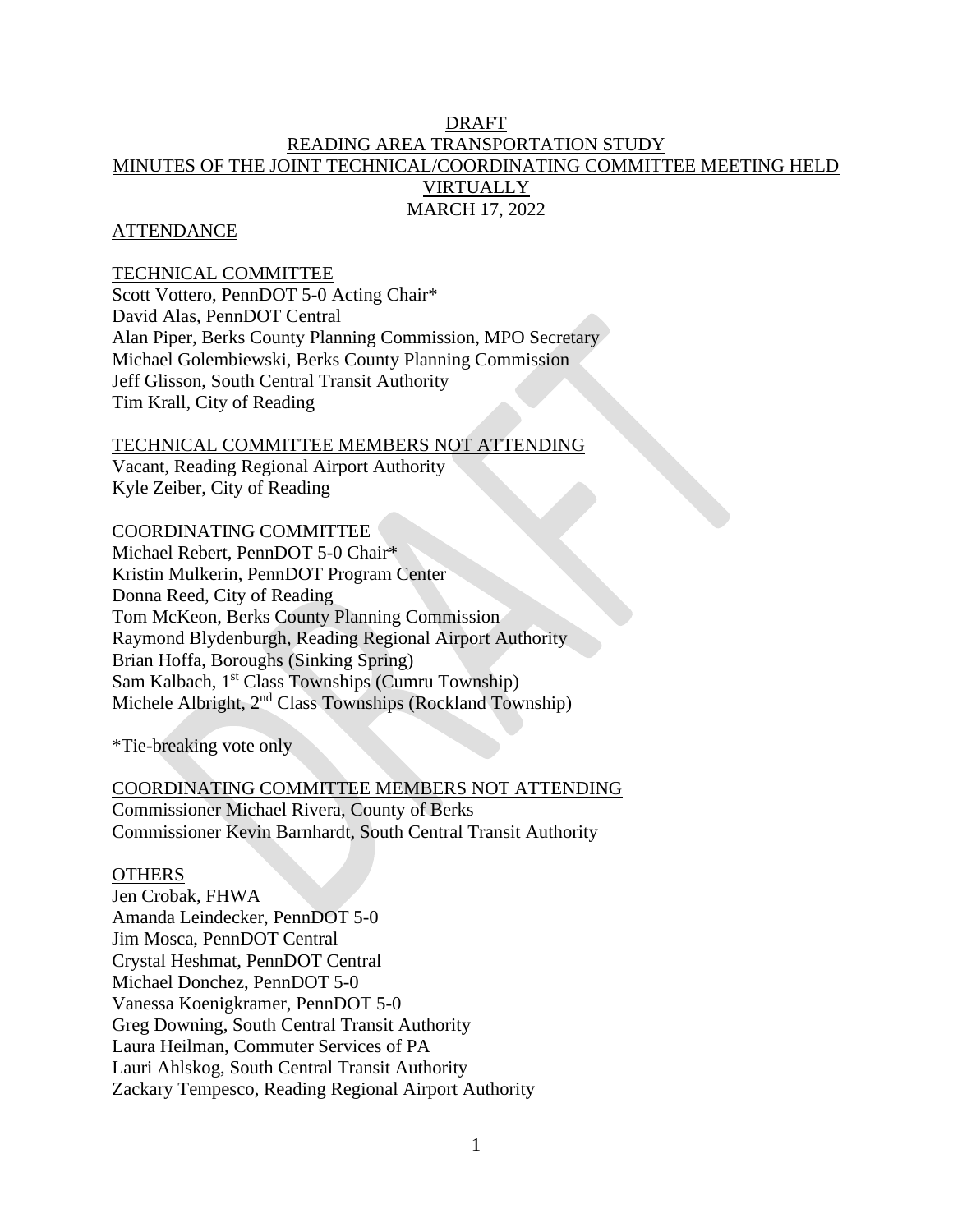Marta Gabriel, Sen. Toomey David Hunter, Berks County Planning Commission Amanda Timochenko, Berks County Planning Commission Devon Hain, Berks County Planning Commission Matthew McGough, Berks County Planning Commission Shanice Ellison, Berks County Planning Commission Heather Berger, Berks County Information Systems IS Production, Berks County Information Systems

### 1. CALL TO ORDER

Chairman Rebert called the meeting to order at 1:01 p.m.

Mr. Piper introduced Mr. Raymond Blydenburgh as the newly appointed Reading Regional Airport Authority representative to the Reading Area Transportation Study Coordinating Committee.

#### 2. BUSINESS FROM THE FLOOR

There was no business from the floor. Mr. Golembiewski stated that there was no public comment.

## 3. REVIEW/APPROVAL OF MINUTES FROM COORDINATING COMMITTEE OF JANUARY 20, 2022

Chairman Rebert asked if there were any questions or comments on the January 20, 2022 Coordinating Committee minutes.

MOTION: Ms. Reed made a motion to approve the January 20, 2022 Coordinating Committee meeting minutes. Ms. Mulkerin seconded the motion and it passed unanimously.

## 4. REVIEW/APPROVAL OF MINUTES FROM TECHNICAL COMMITTEE OF FEBRUARY 3, 2022

Chairman Rebert asked if there were any questions or comments on the February 3, 2022 Technical Committee minutes.

MOTION: Mr. Golembiewski made a motion to approve the February 3, 2022 Technical Committee meeting minutes. Mr. Krall seconded the motion and it passed unanimously.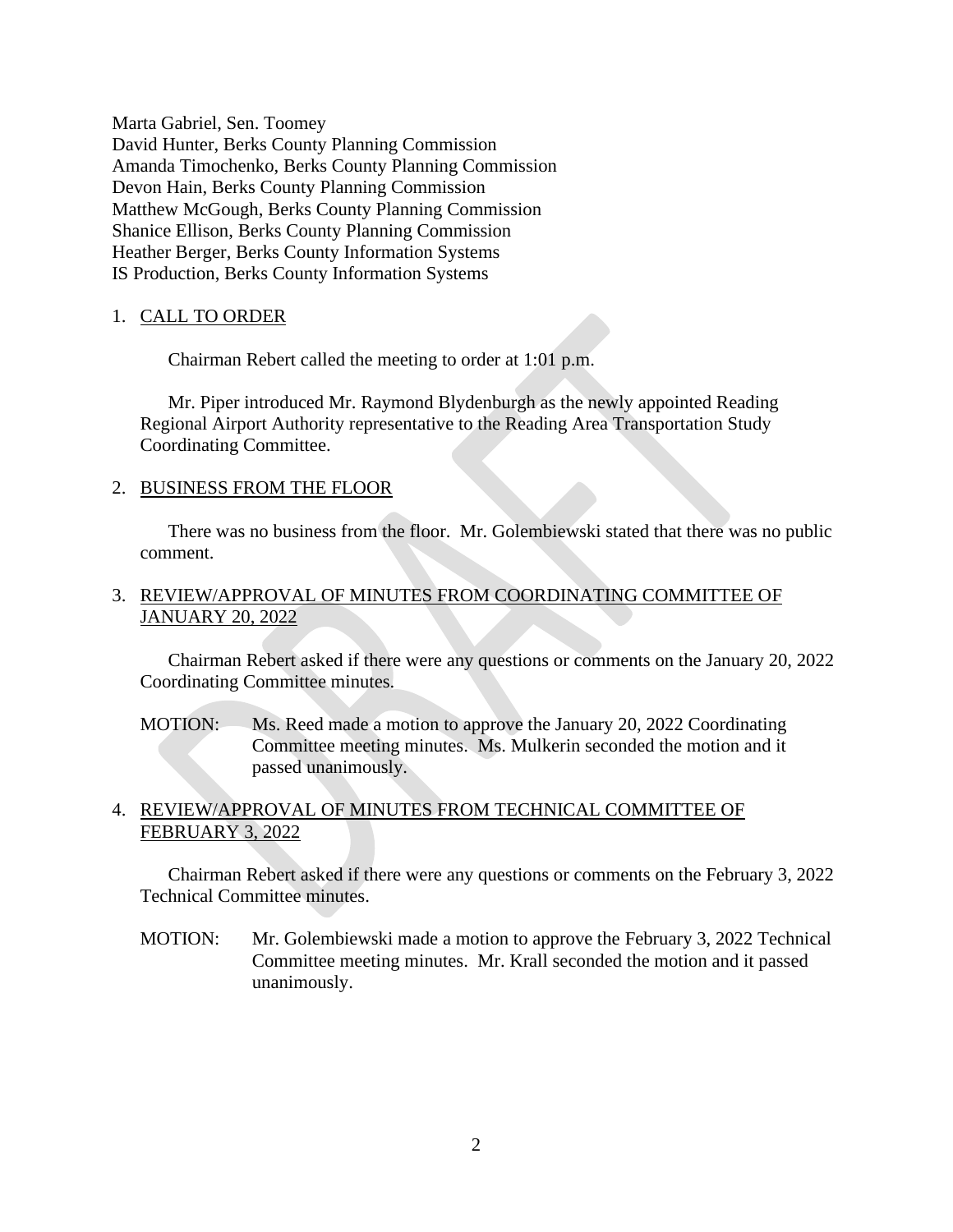# 5. AUTHORIZATION TO ENTER MASTER PLANNING AGREEMENT C920001375 FOR FY 2023-2028

Mr. Piper stated that this is the master agreement that Berks County executes with PennDOT to fund the transportation planning program in Berks County. The agreement provides matching reimbursement over the next 6 years for costs and expenditures for both the staff of the Berks County Planning Commission and the South Central Transit Authority in administering and conducting the work included in the Unified Planning Work Program (UPWP).

The resolution goes through Berks County, but the MPO needs to endorse moving forward with the agreement.

| MOTION (Technical): | Mr. Piper made a motion to recommend endorsement of<br>proceeding with the master agreement between Berks County<br>and PennDOT. Mr. Golembiewski seconded the motion and it<br>passed unanimously. |
|---------------------|-----------------------------------------------------------------------------------------------------------------------------------------------------------------------------------------------------|
|                     | MOTION (Coordinating): Ms. Reed made a motion to endorse proceeding with the master<br>agreement between Berks County and PennDOT. Mr. Kalbach<br>seconded the motion and it passed unanimously.    |

## 6. PENNDOT REQUESTED AMENDMENTS/MODIFICATIONS TO FFY 2021-2024 TIP

Mr. Donchez gave an update on PennDOT's requested Amendments/Modifications to the FFY 2021-2024 TIP from January 26, 2022 to March 9, 2022.

- There are twelve (12) Administrative Actions and one (1) Statewide Administrative Action – the adjustments deal with meeting final design supplements, aligning projects to meet their current schedule, increases needed for Met-Ed utility pole relocations, and meeting low-bid estimates.
- There is one (1) Amendment the RATS Systemic Safety Improvements project is a newly created project which per STIP/TIP MOU on modifications and amendments requires that it be added as an amendment. This project will address low-cost safety improvements to mitigate lane departure crashes and fatalities in Berks County.
- MOTION (Technical): Mr. Piper made a motion to recommend approval of the amendment for the preliminary engineering phase of the RATS Systemic Safety Improvements project. Mr. Golembiewski seconded the motion and it passed unanimously.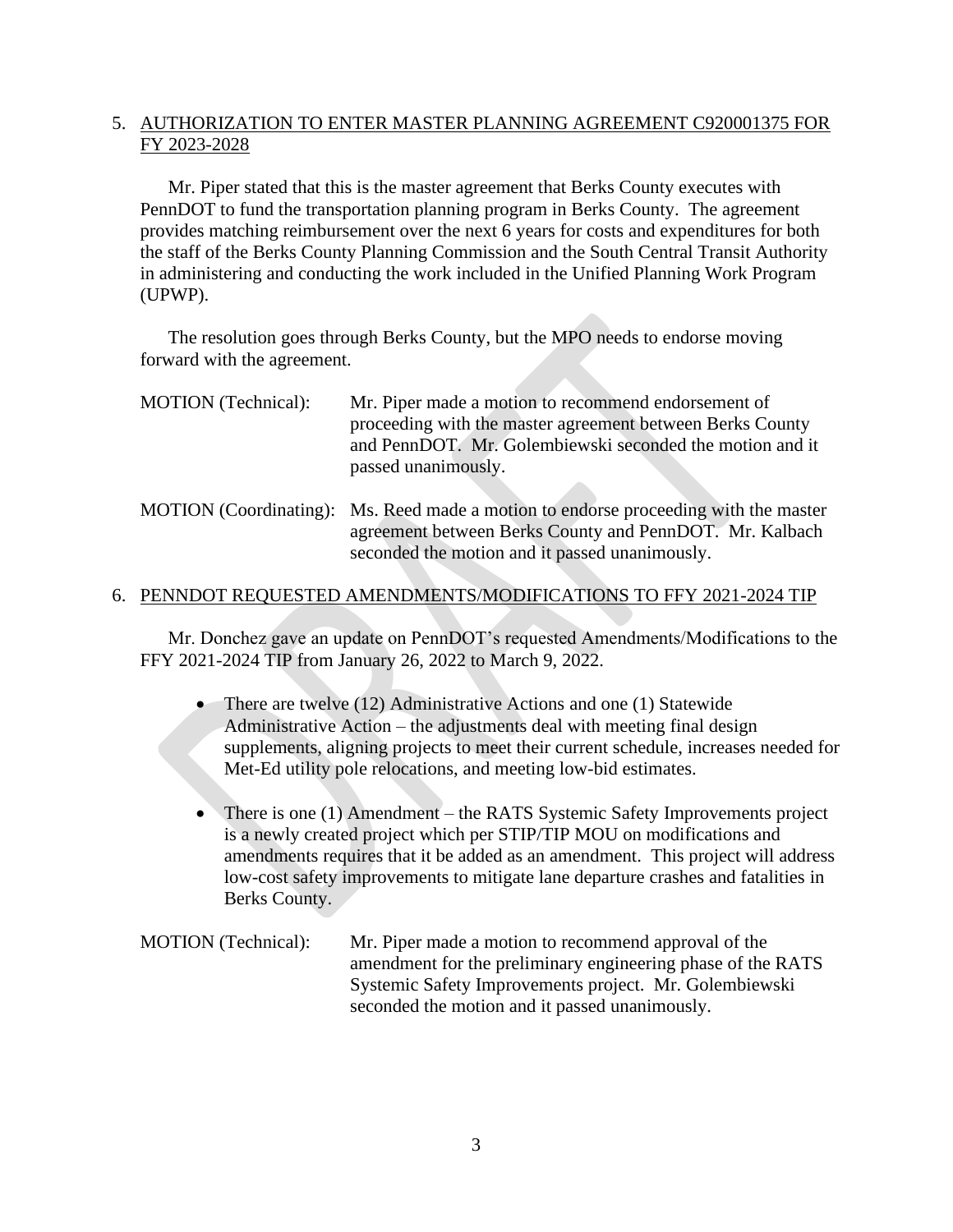MOTION (Coordinating): Ms. Reed made a motion to approve the amendment for the preliminary engineering phase of the RATS Systemic Safety Improvements project. Ms. Mulkerin seconded the motion and it passed unanimously.

# 7. PENNDOT REQUESTED AMENDMENTS/MODIFICATIONS TO FFY 2022 IIJA ADDITIONAL FUNDS

Mr. Donchez gave an update on PennDOT's requested Amendments/Modifications to the FFY 2021-2024 TIP for the inclusion of Infrastructure Investment and Jobs Act (IIJA) additional funds to FFY 2022.

As a result of the IIJA, the Reading Area Transportation Study is receiving approximately \$18 million in additional funds for FFY 2022. PennDOT initially included the funds as an IIJA Line Item. To meet federal requirements, the additional IIJA funds need to be tracked through identification of projects by funding category in which the IIJA funds will be applied.

Bridge Formula Investment Program (BRIP)

- Administrative Action  $#1$  allocates approximately \$3.5 million in total of IIJA BRIP funds to the Weavertown Road Bridge project and the SR 2057 (Tollgate Road) over Leaf Creek project.
- Amendment #1 allocates approximately \$3.2 million in total of IIJA BRIP funds to the PA 12 West Resurface 422 WB Ramps to SR 183 project and the East Chestnut Street over Branch West Swamp Creek project. Mr. Piper noted that the funds added to the PA Rt. 12 project are for 2 bridge preservation activities that were not initially part of the project limits. The bridges are located on US 222 in Wyomissing Borough over State Hill Road and in Spring Township over Reading Boulevard. Mr. Donchez noted that this Amendment is awaiting submittal and PMC approval.

Off-System Bridges (BOF)

• Administrative Action  $#2$  – allocates approximately \$2.2 million in total of IIJA BOF funds to the Forgedale Road Bridge project and the SR 2057 (Tollgate Road) over Leaf Creek project.

Congestion Mitigation and Air Quality (CAQ/CMAQ)

• Administrative Action  $#3$  – allocates approximately \$51,000 in total of IIJA CAQ funds to the SR 222 & Long Lane project.

Highway Safety Improvement Program (HSIP)

• Administrative Action #4 – allocates approximately \$807,000 in total of IIJA HSIP funds along with an additional \$393,000 from the SR 2014 Spring Street corridor project to the RATS Systemic Safety Improvements project for a total project cost of \$1.2 million.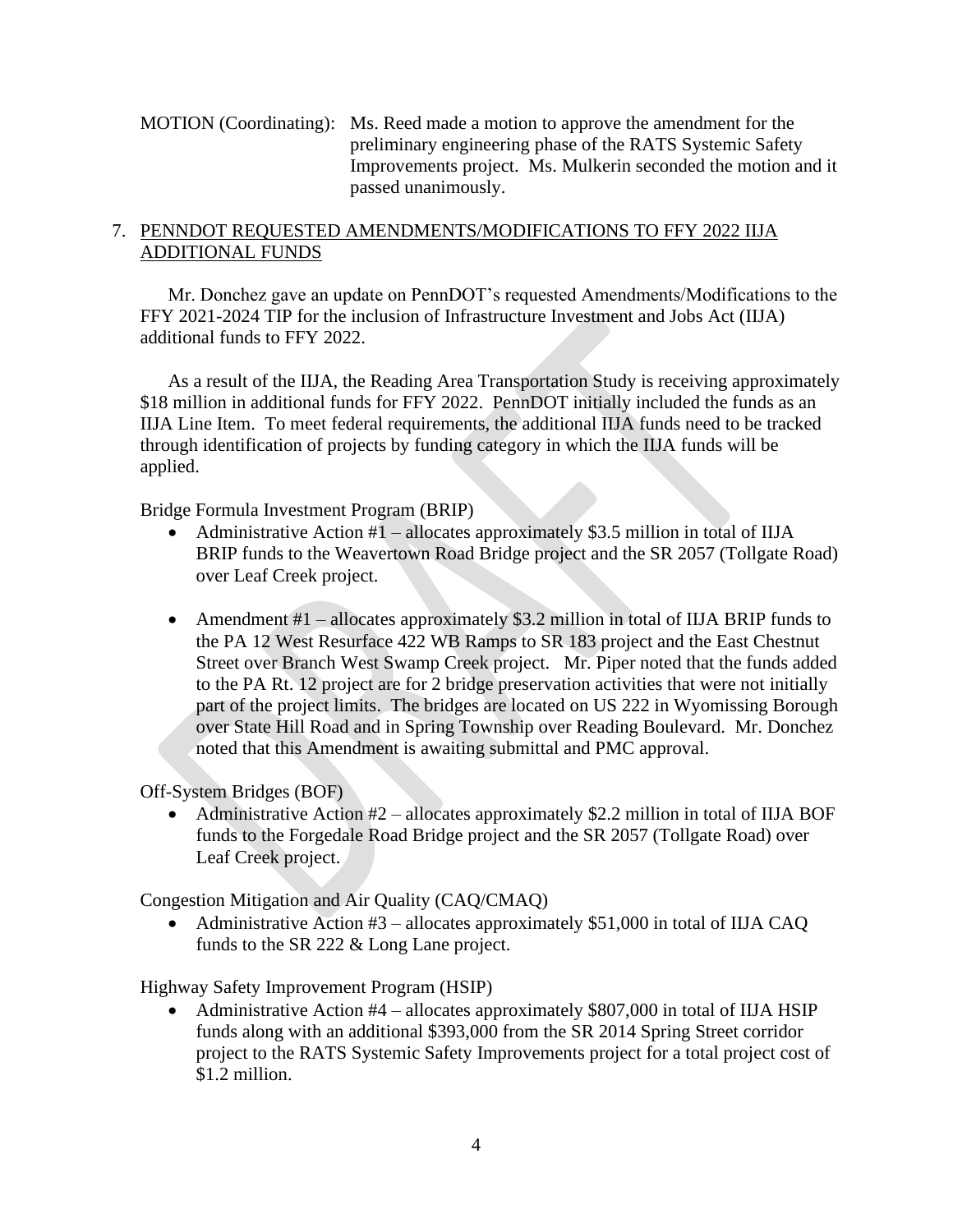Mr. Krall asked if the adjustment of funds from the SR 2014 Spring Street corridor Improvements project to the RATS Systemic Safety Improvements changes the let schedule at all for the Spring Street project. Ms. Leindecker stated there is no change to the let schedule as a result of this funding reallocation.

National Highway Performance Program (NHPP)

- Administrative Action #5 allocates approximately \$1.07 million in total of IIJA NHPP funds to the West Shore (US 422) Reconstruction Phase 2 project and the SR 222 & Long Lane project.
- Amendment #2 allocates approximately \$6.5 million in total of IIJA NHPP funds to the PA 12 West Resurfacing 422 WB Ramps to SR 183 and West Shore (US 422) Reconstruction phase 1 projects.

Surface Transportation Block Grant Program (STP)

Surface Transportation Block Grant Program - Urban (STU)

• Administrative Action  $#5$  – allocates approximately \$647,000 in total of IIJA STP/STU funds to the Gibraltar and Shelbourne Intersection project.

Surface Transportation Block Grant Program Set-Aside (TAU)

• Administrative Action #6 – allocates approximately \$245,000 in total of IIJA TAU funds to the Topton Pedestrian Connectivity project releasing previously acquired PA DCED funding for other uses by the borough.

Ms. Leindecker noted that the SR 2057 Tollgate Road over Leaf Creek and the SR 12 Resurface from 422 WB ramps to SR 183 projects were funded with 2 different IIJA federal fund types.

Chairman Rebert noted that 3 bridges being proposed to advance are being let as designbuild. In addition, some of them have environmental and right of way factors that will have to be completed by the contractor. They are not entirely designed yet, and as a result construction is not likely to begin in this FFY. Assigning the funds to these projects utilizes the IIJA funds for FFY 2022 and reallocates FFY 2023-2026 TIP funds previously assigned to these projects to advance other projects.

| MOTION (Technical): | Mr. Mosca made a made a motion to recommend approval of the<br>PennDOT requested amendments/modifications to the FFY 2022<br>TIP contingent upon PMC approval. Mr. Krall seconded the<br>motion and it passed unanimously.    |
|---------------------|-------------------------------------------------------------------------------------------------------------------------------------------------------------------------------------------------------------------------------|
|                     | MOTION (Coordinating): Ms. Reed made a motion to approve the PennDOT requested<br>amendments/modifications to the FFY 2022 TIP contingent upon<br>PMC approval. Mr. Kalbach seconded the motion and it passed<br>unanimously. |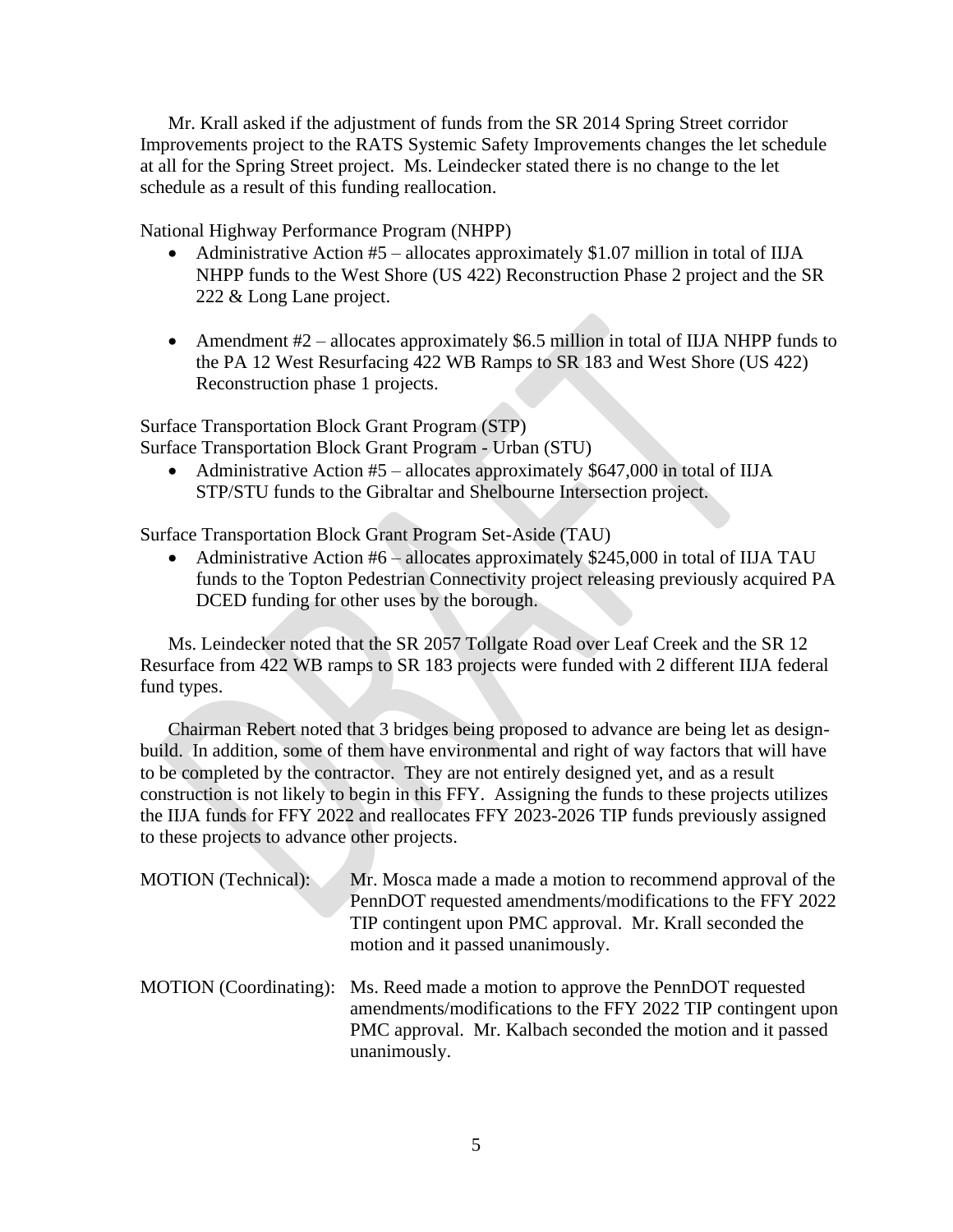#### 8. REVIEW/APPROVE DRAFT FFY 2023-2026 TRANSPORTATION IMPROVEMENT PROGRAM PROJECT LISTINGS (TRANSIT AND HIGHWAY/BRIDGE)

Mr. Piper stated that RATS MPO staff in coordination with PennDOT staff develop a draft project listing based on the allocation of transportation funds provided to the MPO. Those funds are allocated to identified projects both over the four-year period covered under the TIP and the 2<sup>nd</sup> and 3<sup>rd</sup> four-year periods of the state's Twelve-Year Program (TYP). Once the draft project list is developed, it is presented to the RATS committees for their review and concurrence on the overall draft list of projects for highway/bridge and transit.

Mr. Piper stated that once concurrence is received from the committees, the draft project list is used in other transportation processes and documents in regards to ensuring our plan addresses air quality conformity throughout Berks County, meets environmental justice requirements, and document how it meets our performance measures under the federal guidelines for conditions of roadways and bridges and the use of operational performance on the highway.

The draft project listing identifies projects by phase, by year, and by funding category for all 12 years of the FFY 2023-2035 TYP. For the highway/bridge program in the first four years, RATS received just under \$240 million and the transit program received just under \$61 million for an overall investment of approximately \$301.5 million for the FFY 2023- 2026 TIP. The transit funding is an estimate right now because the Federal Transit Administration (FTA) has not released official guidance yet regarding the use and incorporation of IIJA funds into the FFY 2023-2026 TIP.

For the full 12-year program, all the projects included represent an investment of \$1.3 billion in the MPO's transportation infrastructure.

Mr. Piper reviewed the FFY 2023-2026 TIP project listing maps that show the distribution of projects across the County. Interstate related projects are identified and programmed using Interstate funds by PennDOT. There are two Interstate resurfacing projects: one on Interstate 78 west of Hamburg and the other is the Lenhartsville Bridge project.

Bridges are identified on the maps. There are several new bridge projects added to this TIP cycle to address bridges in need of repair which could include rehabilitation or maintenance. After the Pittsburgh bridge failure, staff identified approximately 45 bridges on state owned roads that are considered in poor condition. Upon review of the draft FFY 2023- 2035 TYP project listing, approximately 36 out of those 45 bridges identified as being in poor condition are programmed for repairs or rehabilitation over the next 12 years. The remaining bridges may be addressed through line items in the draft listing or as part of bridge bundle packages for deck rehabilitation or preventative maintenance.

The highway program includes major projects that are currently underway such as the US 222 corridor in Maidencreek Township, the project located just south US 222 that goes from Rt. 61 to the US 222 corridor project that includes pavement and bridge rehabilitation on the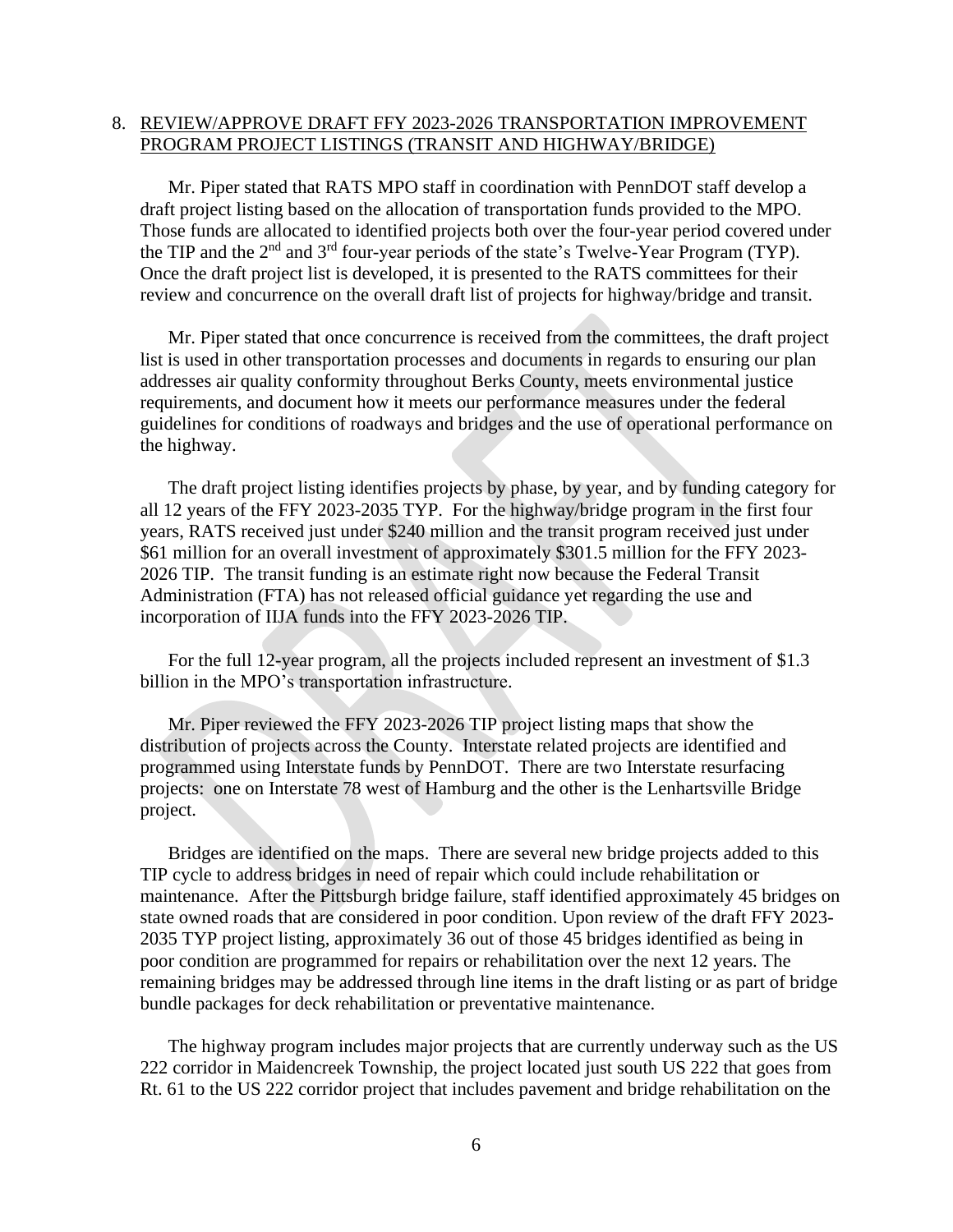northern end of the 'road to nowhere', the final design phase will begin shortly on the US 222 corridor project that extends from Maidencreek Township to the Kutztown Bypass, improvements to Rt. 61 from Perry Township to Schuylkill County, and paving and a number of bridge repairs are programmed along Old Rt. 22 through Upper Bern, Upper Tulpehocken and Tilden Townships. PennDOT reacquired ownership of most of Old Rt. 22 and they are working to bring the condition of the roadway back up to state standards as a result of the need for the route to be used as a detour for any incidents that may occur along Interstate 78.

Some of the new projects added address the Rt. 183 corridor that includes 2 different study phases. One study phase will look at the potential to continue the number of lanes just north of the interchange with US 222 to eliminate the hourglass as a result from the roadway going from 5 lanes to 2 lanes and back to 5 lanes again. The second study phase will look at safety improvements for the portion of Rt. 183 that extends from New Schaefferstown Road to Interstate 78. Another new project includes a study phase along Rt. 737 north of Kutztown to address increased truck traffic and improve slopes, curves, and site distances along the roadway.

Mr. Piper reviewed the map of proposed projects located within and surrounding the City of Reading. One of the major projects includes the continued work for the reconstruction of the West Shore Bypass (Rt. 422) from just east of the interchange with Interstate 176 to the interchange with US 222. Preliminary engineering for the entire project is currently underway. The project will consist of 3 separate construction phases. The first phase extends from the Buttonwood Bridge interchange to just east of the Lancaster Avenue interchange and includes expansion of the roadway to 6 lanes, reconfiguration of the Penn Street and Lancaster Avenue interchanges, and replacement of the Bingaman Street Bridge over the Schuylkill River. It also includes replacement of the bridge over the Schuylkill River just west of the I-176 interchange and preventative maintenance on 2 additional Schuylkill River bridges. The second phase of the project extends from the Buttonwood Street Bridge interchange to the US 222 interchange and Rt. 12 interchange. The third phase would complete the widening and bridge work between the eastern end of the Lancaster Avenue interchange over to and including the Interstate 176 interchange. The total project cost in current dollars is estimated to be approximately \$600 million. Over \$300 million is currently programmed to complete Phase I. A significant portion of that funding is dependent upon the discretionary (Spike) funds from the Secretary of Transportation. Additional discretionary funding will be sought in the future to help fund Phase II of this corridor project. Other new projects in the urban area include 3 separate improvement projects on State Hill Road in Wyomissing and a study of Lancaster Avenue in Reading.

Mr. Glisson reviewed the draft project listing for transit. The projects look to address vehicle replacement for fixed route and shared ride buses, investments in facilities, and investment in equipment to maintain a state of good repair. As previously mentioned, the final allocation amounts as a result of the passage of the IIJA are not available at this time. Once that information becomes available, South Central Transit Authority (SCTA) will review it's Long Range Improvement Program to assess where those additional funds should be invested.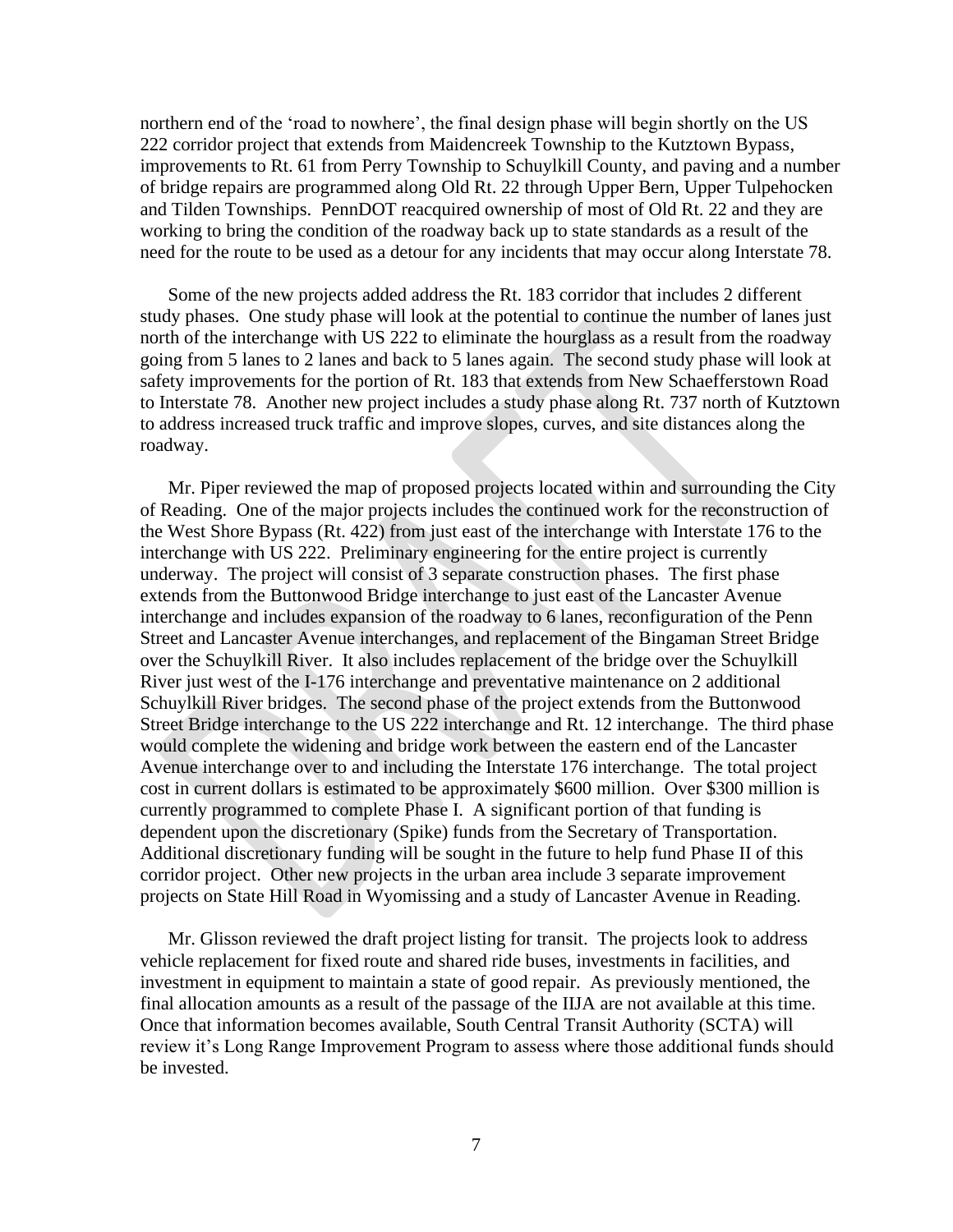CMAQ funds were primarily used on previous TIPs to replace out of date fleet vehicles. As a result of maintaining an up to date fleet of fixed route vehicles, SCTA did not need to request the yearly \$900,000 CMAQ allotment for this FFY 2023-2026 TIP. The funds are allotted again beginning in FFY 2027 to begin the replacement of approximately 10 buses.

- MOTION (Technical): Mr. Krall made a motion to recommend approval of the highway/bridge and transit draft project listings for the FFY 2023-2026 TIP. Mr. Golembiewski seconded the motion and it passed unanimously.
- MOTION (Coordinating): Mr. Kalbach made a motion to approve the highway/bridge and transit draft project listings for the FFY 2023-2026 TIP. Ms. Reed seconded the motion and it passed unanimously.

### 9. REVIEW/APPROVE 2020 BERKS COUNTY BICYCLE AND PEDESTRIAN TRANSPORTATION PLAN REVISED MAPPING

Mr. Golembiewski stated the Berks County Bicycle and Pedestrian Transportation Plan was adopted in July of 2020. This is one of the operational documents used in our office to identify non-motorized improvements for incorporation into the TIP and LRTP and when reviewing requests for funding through various state programs such as the Department of Community and Economic Development's (DCED) Multi-Modal Fund and PennDOT's Multi-Modal Fund.

Mr. Golembiewski reviewed the contents of the plan. When development of the plan began, a Steering Committee was formed and comprised of 20-25 advocates and officials interested in bicycle and pedestrian access and improvements. The projects identified within the plan at that time were developed by staff and based on the results of the survey responses. Maps were created based on those survey responses for the 5 regions identified in the Berks County Comprehensive Plan.

After the plan was adopted, the Steering Committee continued to meet to conduct one of the recommendations within the plan which is to take the listing of potential projects and create a cohesive countywide bicycle and pedestrian network. The maps that were originally created included both bicycle and pedestrian potential project improvements on the maps for each region. The updated maps for this plan break out the potential improvements into potential bicycle connections and potential pedestrian connections for the 5 planning regions and also countywide maps for the potential bicycle and potential pedestrian connections.

The maps were sent out to all the municipalities in Berks County for their review. No comments were received. The Steering Committee for the plan provided no comments. Staff at the Berks County Planning Commission reviewed the maps and provided comments that were addressed. There were no changes to the text of the plan.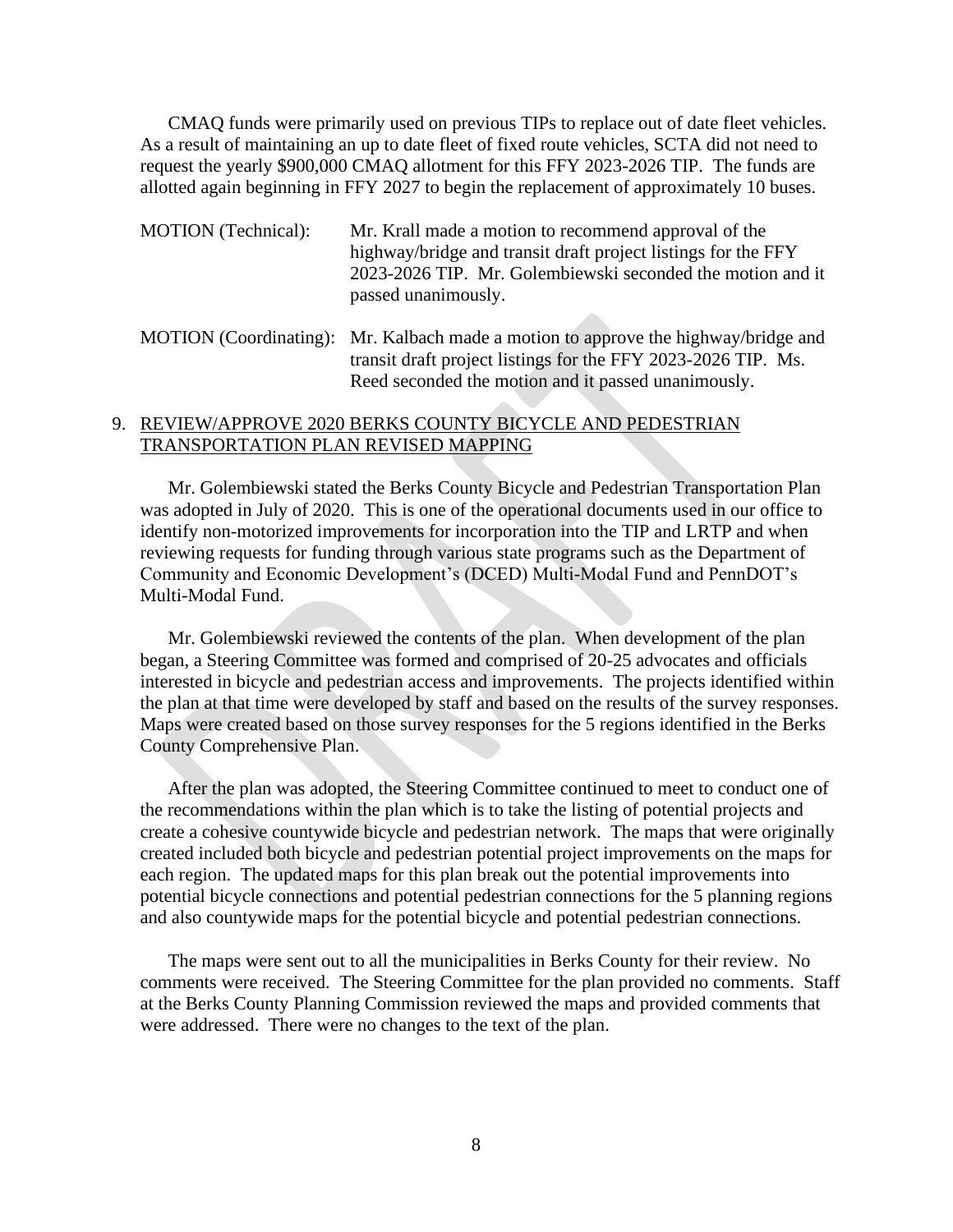The Technical Committee reviewed these maps at their February 3, 2022 meeting and made the recommendation to send them to the Coordinating Committee for approval and adoption.

MOTION (Coordinating): Mr. McKeon made a motion to approve the revised mapping as an amendment to the current Berks County Bicycle and Pedestrian Transportation Plan. Ms. Mulkerin seconded the motion and it passed unanimously.

#### 10. REVIEW/APPROVE POPULATION AND EMPLOYMENT PROJECTIONS 2025, 2040, 2035, 2040 AND 2045

Mr. Golembiewski stated that the Berks County Planning Commission produces population and employment projections every 5 years. They are produced under guidance from FHWA because they are used in the LRTP and the Travel Demand Forecasting Model. The Model is used to predict future levels of traffic on the roadway network based on future projects. The information obtained from the Travel Demand Forecasting Model is incorporated into an Air Quality Model to estimate future pollutant emissions. This process is required by the Environmental Protection Agency (EPA) as Berks County is a nonattainment area for ground level ozone.

Mr. Golembiewski reviewed acronyms associated with development of the Travel Demand Forecasting Model. In addition, he clarified that estimates are approximations of population or employment in the past whereas projections are the forecast of population and employment in the future.

In the past, the PA State Data Center (PaSDC) countywide projections were used as the 'control' data. The projections would be adjusted as necessary based on existing estimates and broken down to the municipal level for Berks County. The methodology that the PaSCD used produced very high levels of growth for the County. When compared to the estimates, there was a very large discrepancy that became apparent the further out in time the projections and estimates would go.

Population growth slowed after 2006, and by 2010 there was very little additional growth in Berks County. Levels of new housing growth had slowed in conjunction with the population growth. In order to better forecast population and employment projections, more recent trends based on counts rather than estimates were developed using the MS Excel FORECAST function. This produced countywide projections in five-year intervals out to 2045.

To break down the countywide projections to the municipal level, a 'Shift-Share' method is used. This method takes the 2020 municipal share of the total countywide population and applies the same share to each projected year for municipalities. Each municipality shows an increase, but it's proportional to the overall countywide population.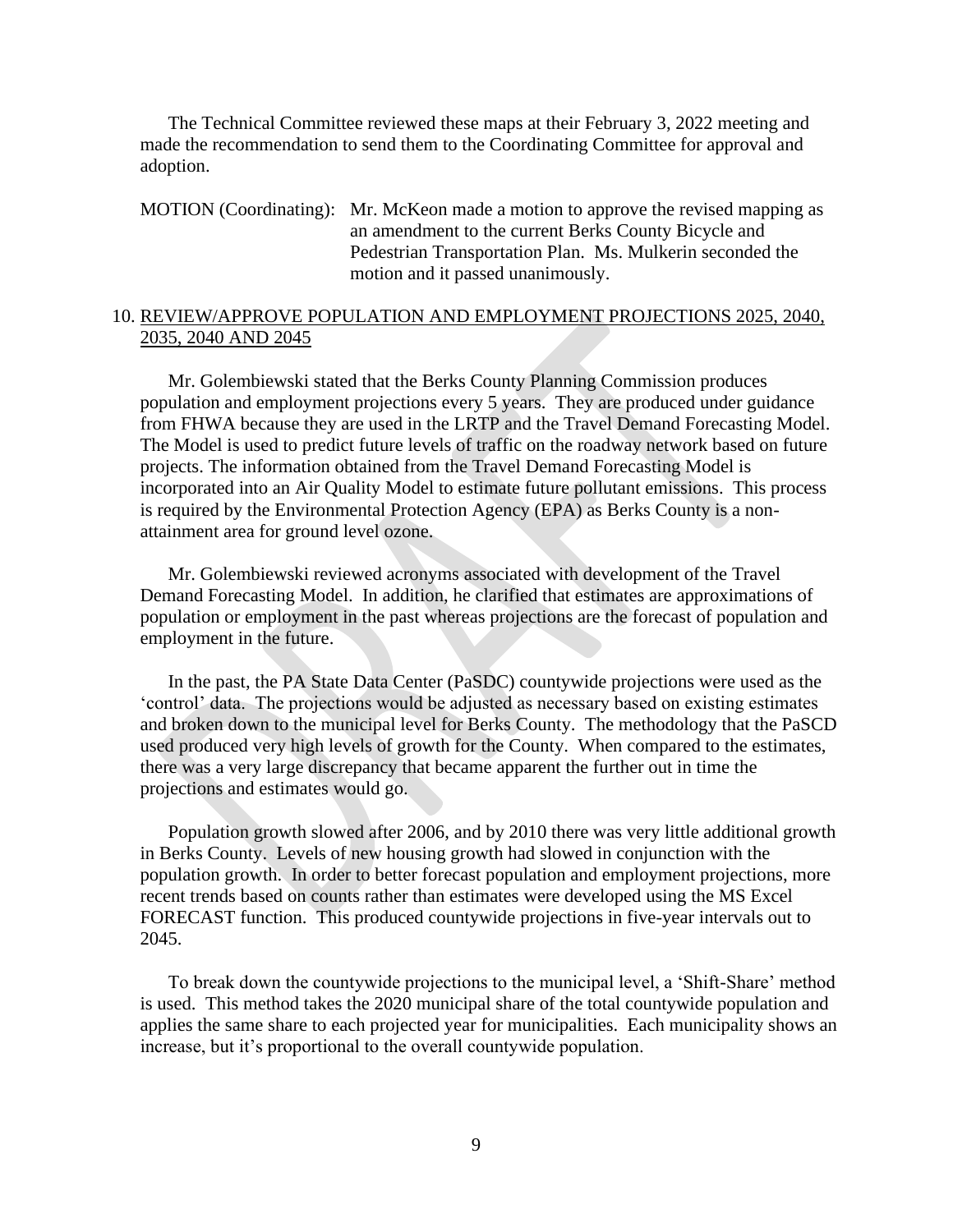For employment projections, the base data and projected data were available and broken down by Census Block and 24 North American Industrial Classification System (NAICS) codes. PennDOT provided the 2018 Employment by Census Block data. Using a Straight-Line Interpolation, countywide employment projections were developed for five-year intervals to 2045. Some municipalities show growth in employment while others show a decline in employment.

Mr. Golembiewski stated that the Berks County Planning Commission adopted these population and employment projections at their March 9, 2022 meeting. Staff is looking for the RATS Coordinating Committee to adopt these projections for use in the Travel Demand Forecasting Model and the LRTP.

Ms. Reed asked if the projections were impacted at all by the pandemic. Mr. Golembiewski stated that the employment projections did incorporate the effects of the pandemic. The impacts of teleworking on the network will be reflected in the base information the model uses for predicting traffic generation.

Ms. Albright asked how large employers are accounted for in small municipalities where, at certain times of the day as a result of large employer, the population and traffic generation in a small municipality can essentially double or triple. Mr. Golembiewski stated that every 10 years a Model Validation process is performed where the input/base data for the Travel Demand Forecasting Model are reviewed and assessed to ensure they are up to date. In addition, PennDOT's consultant collects traffic count data based on time of day, vehicle types, and other traffic related information that is incorporated into the base data for the Travel Demand Forecasting Model.

| <b>MOTION</b> (Technical): | Mr. Piper made a motion to recommend approval of the      |
|----------------------------|-----------------------------------------------------------|
|                            | population and employment projections by the Coordinating |
|                            | Committee. Mr. Krall seconded the motion and it passed    |
|                            | unanimously.                                              |

MOTION (Coordinating): Ms. Reed made a motion to approve the population and employment projections. Ms. Albright seconded the motion and it passed unanimously.

#### 11. REVIEW/APPROVAL OF LETTER OF SUPPORT FOR CREATION OF THE SCHUYLKILL RIVER PASSENGER RAIL AUTHORITY

Mr. Hunter, Berks County Planning Commission Executive Director, stated that the Tri-County Passenger Rail Committee, comprised of various leaders from Berks, Chester, and Montgomery Counties, has been working to address the potential for passenger rail service from Philadelphia to Reading. The Tri-County Passenger Rail Committee is looking for a letter of support from the RATS MPO to form the Schuylkill River Passenger Rail Authority (SRPRA). The SRPRA would replace the Tri-County Passenger Rail Committee and have the ability and power to formalize agreements, procure funding, and work with AMTRAK, PennDOT, the Federal Railroad Administration and other partners as necessary.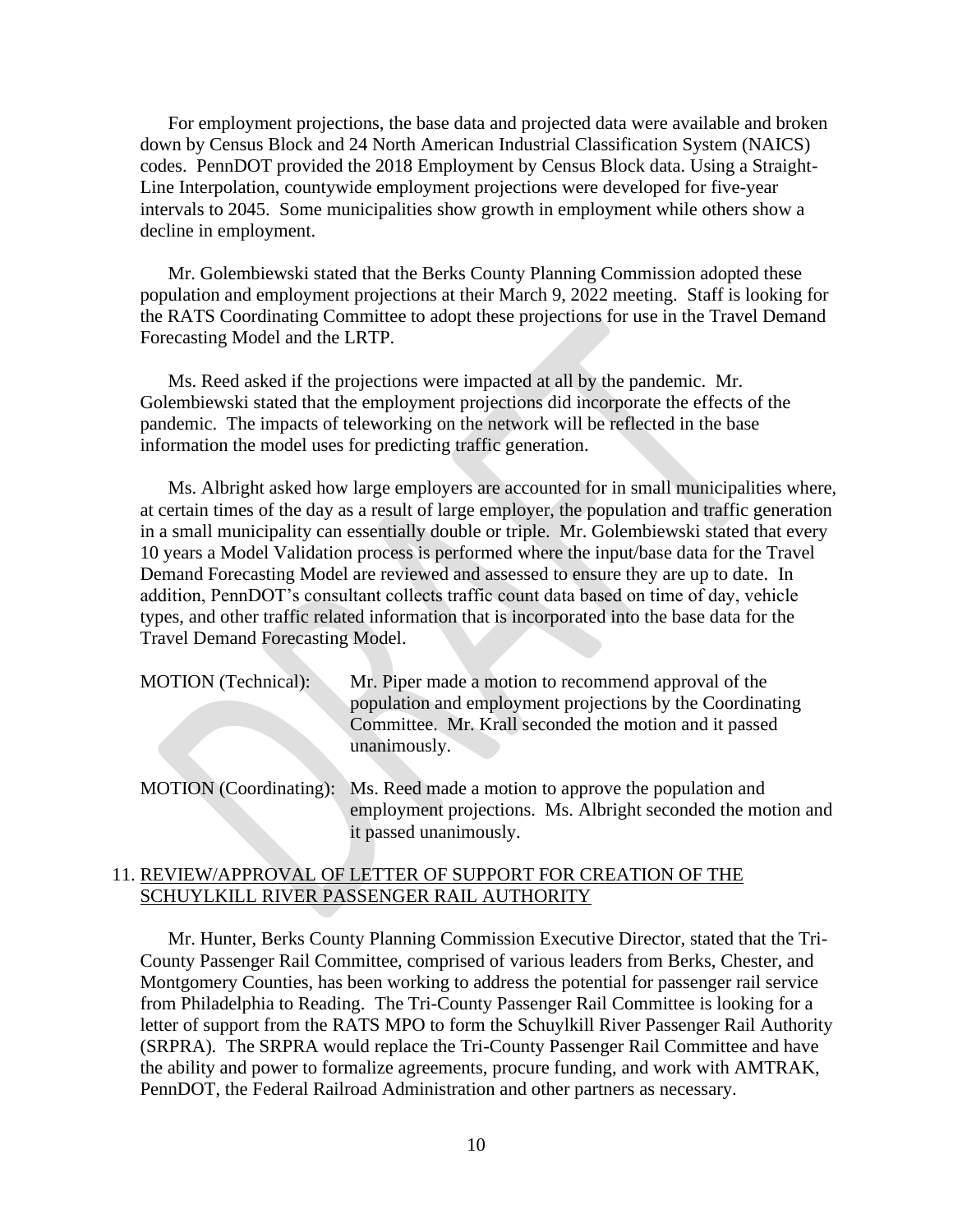The potential operator of passenger service could be AMTRAK which recently released a nationwide service plan that included a connection between Reading and Philadelphia. As well, they recently received new federal funding through the passage of the IIJA. AMTRAK has experience working with PennDOT and has legal rights to coordinate with privatelyowned freight lines.

Mr. Hunter reviewed the list of potential SRPRA members. The Berks County public hearing to establish the SRPRA is scheduled for April 21, 2022.

| MOTION (Technical): | Mr. Krall made a motion to recommend to the Coordinating<br>Committee approval of a letter of support for the creation of the<br>Schuylkill River Passenger Rail Authority. Mr. Golembiewski<br>seconded the motion and it passed unanimously.     |
|---------------------|----------------------------------------------------------------------------------------------------------------------------------------------------------------------------------------------------------------------------------------------------|
|                     | MOTION (Coordinating): Ms. Reed made a motion to send a letter of support to the Berks<br>County Commissioners for the creation of the Schuylkill River<br>Passenger Rail Authority. Mr. Kalbach seconded the motion and<br>it passed unanimously. |

#### 12. MAJOR PROJECTS STATUS REPORT AND TASA/MTF PROJECT STATUS REPORT

Mr. Piper gave an update on the status of major projects.

Mr. Piper gave an update on the status of Transportation Alternative Set-Aside (TASA) and Multimodal Transportation Fund (MTF) projects.

Mr. Kalbach asked about the flooding issues at the intersection of Business 222 and Museum Road and if the possibility exists to get funding for the project. Mr. Piper stated that the proposal to address the flooding at that intersection originally came through the TASA program. He noted that the TASA program cycle is every two years. PennDOT may authorize a second round of funding through the program because of the amount of money made available through the passage of the IIJA. However, it is undetermined if PennDOT will have a second funding cycle at this time.

#### 13. COMMUTER SERVICES UPDATE

Ms. Heilman from Commuter Services stated that the annual overviews of the program have been completed. These overviews showcase all of the marketing campaign results for the past year and the documents developed for each of the county's that Commuter Services operates in.

Commuter Services has been showcased on BCTV this week regarding solutions to help individuals with the rising price of gas.

Commuter Services recently launched a College Peer Group to identify solutions and provide green transportation options on college campuses.